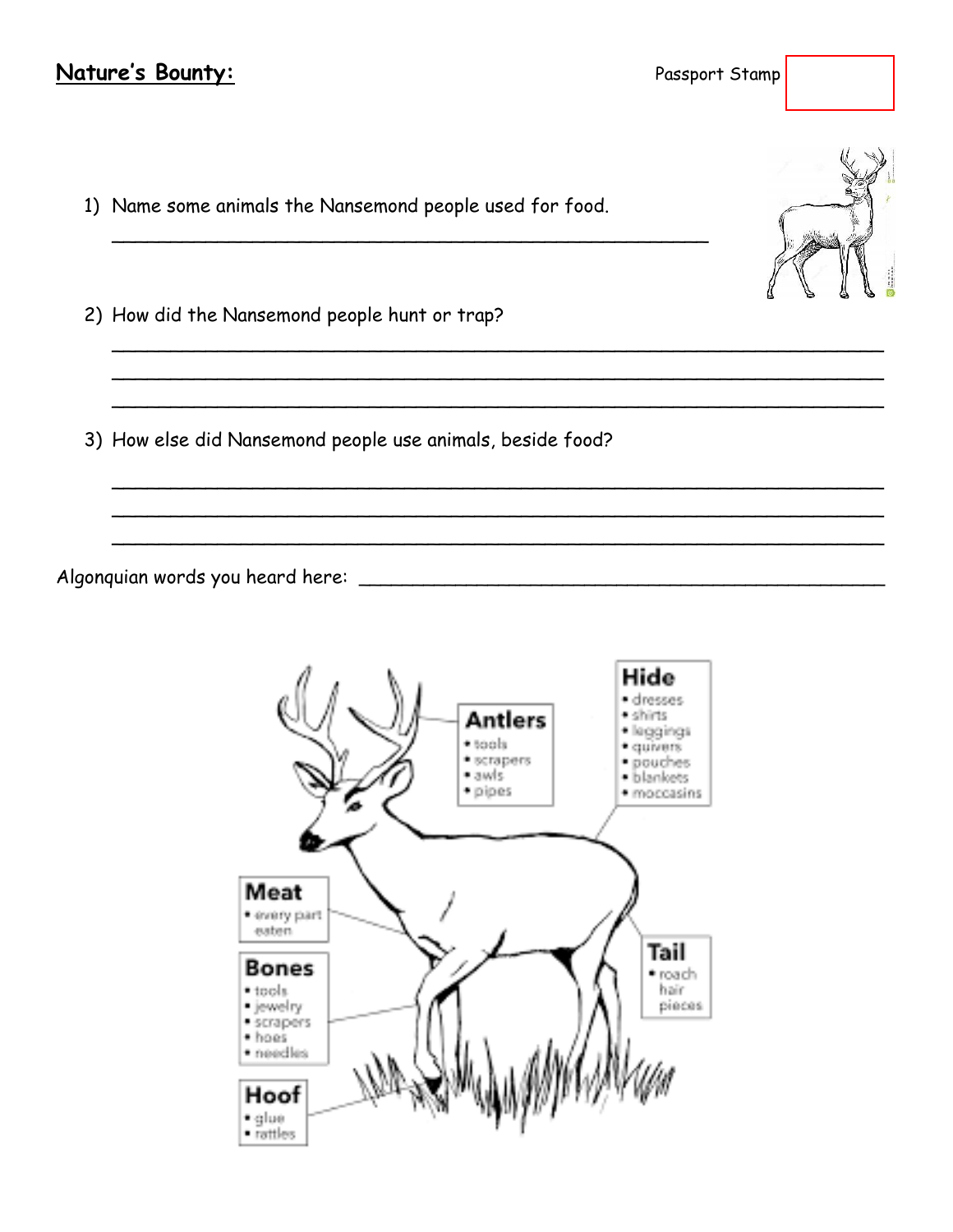

- 
- 2) Describe two ways the river was used by the early Nansemond people.

| A |  |  |  |
|---|--|--|--|
|   |  |  |  |
| B |  |  |  |
|   |  |  |  |

3) How is the Nansemond river used today?

4) Describe ways the Nansemond people are trying to preserve the Waterways.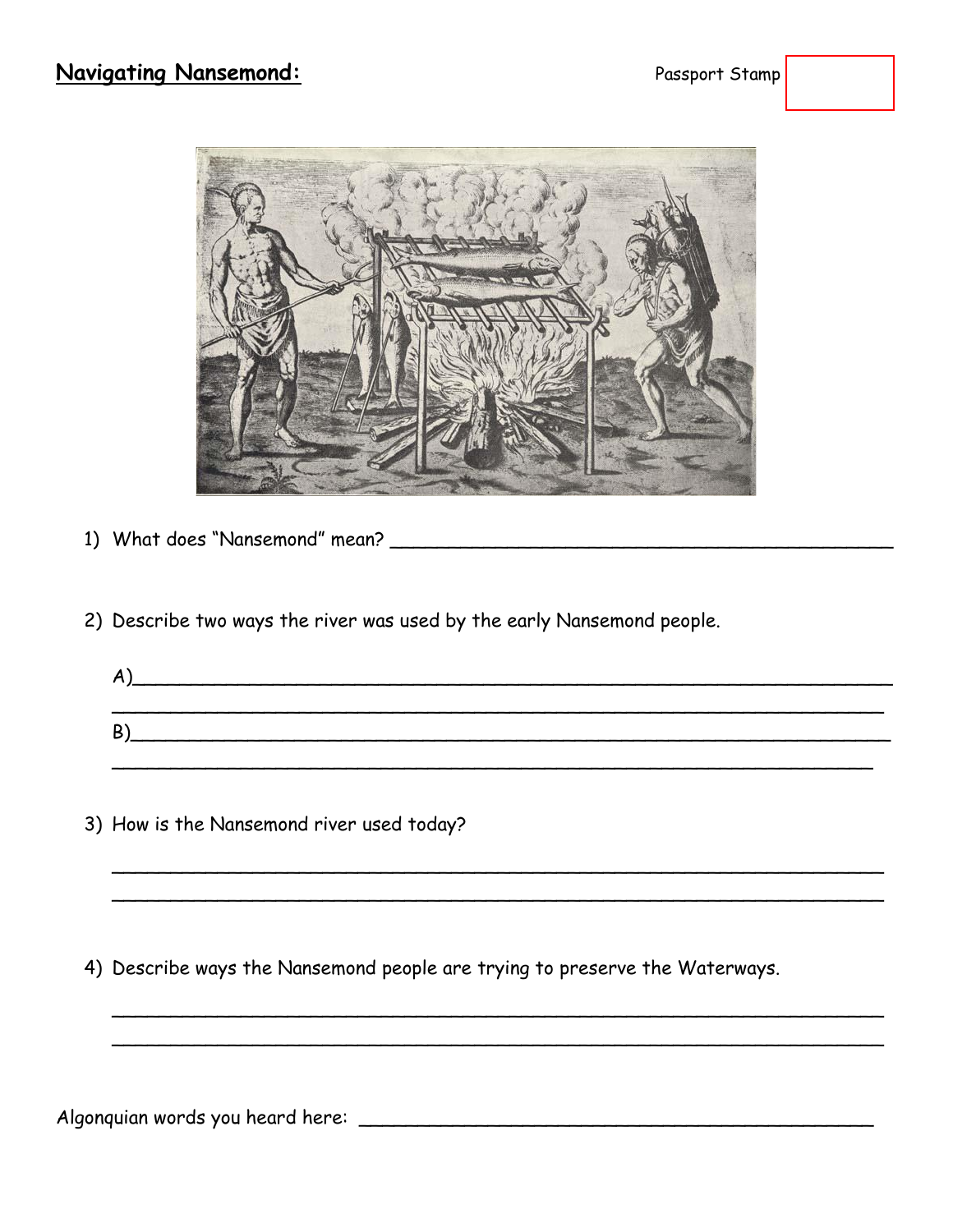## **Nansemond Cookery:** Passes Stamps Stamps Stamps Stamps Stamps Stamps Stamps Stamps Stamps Stamps Stamps Stamps Stamps Stamps Stamps Stamps Stamps Stamps Stamps Stamps Stamps Stamps Stamps Stamps Stamps Stamps Stamps Stamp

| <sup>9</sup> assport Stamp |  |  |
|----------------------------|--|--|
|----------------------------|--|--|

Try some of the recipes from the book **Nansemond Indian Cuisine,Then and Now** for yourself:

**Scalloped Oysters -** from Joyce (Mrs. Bobby) Bass

Oysters 1/2 c. Butter, melted 2/3 c. Liquid composed of half oyster 1/2 tsp. Salt liquid and half milk 1/2 tsp. Pepper 1 1/2 c. Dry bread or cracker crumbs 1/4 c. Celery, diced 2 tsp. Parsley, minced



Mix crumbs and butter, then spread half the mixture on the bottom of a greased baking dish. Make a layer of oysters over the crumb mixture. Sprinkle on salt, pepper, celery, and parsley, then top with the remaining crumb mixture. Pour the liquid over it all and bake at 450 degrees for 30 minutes.

## **Three Sisters Stew -** from Sabry Bright

| 1 T olive or canola oil                   | 4 c. Butternut squash, peeled and cubed (1 lb.)                                                |  |
|-------------------------------------------|------------------------------------------------------------------------------------------------|--|
| 1 lg. Onion, sliced                       | 3 c. Green beans, cut to 1" pieces (1 lb.)                                                     |  |
| 1 Clove garlic, crushed                   | 1 c. Frozen whole kernel corn                                                                  |  |
| 4 c. Yellow summer squash, sliced (1 lb.) | 1 tsp. Dried thyme leaves                                                                      |  |
|                                           | 4 c. Zucchini squash, cut to 1" pieces (2 medium squash) 2 - 16 oz. cans kidney beans, drained |  |

Heat oil in large pan over medium heat (originally in a Dutch oven over hot ashes). Cook onion and garlic in oil, stirring occasionally, until onion is tender. Stir in remaining ingredients and cook over low heat, 10-15 minutes, stirring frequently until squash is tender. Serves 6.